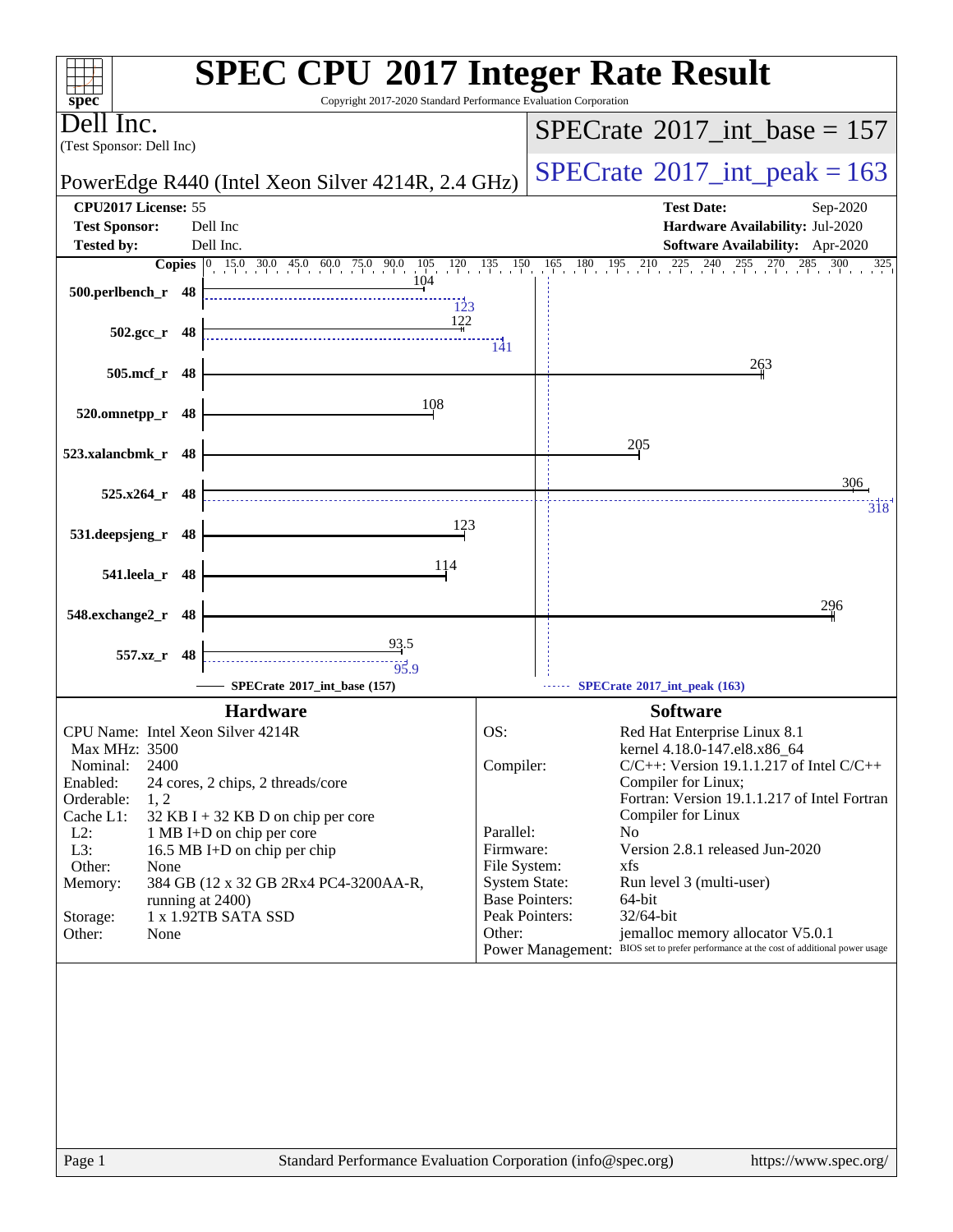# **[SPEC CPU](http://www.spec.org/auto/cpu2017/Docs/result-fields.html#SPECCPU2017IntegerRateResult)[2017 Integer Rate Result](http://www.spec.org/auto/cpu2017/Docs/result-fields.html#SPECCPU2017IntegerRateResult)**

Copyright 2017-2020 Standard Performance Evaluation Corporation

Dell Inc.

**[spec](http://www.spec.org/)**

 $\pm\pm\prime$ 

(Test Sponsor: Dell Inc)

## $SPECTate$ <sup>®</sup>[2017\\_int\\_base =](http://www.spec.org/auto/cpu2017/Docs/result-fields.html#SPECrate2017intbase) 157

PowerEdge R440 (Intel Xeon Silver 4214R, 2.4 GHz)  $\left|$  [SPECrate](http://www.spec.org/auto/cpu2017/Docs/result-fields.html#SPECrate2017intpeak)<sup>®</sup>[2017\\_int\\_peak = 1](http://www.spec.org/auto/cpu2017/Docs/result-fields.html#SPECrate2017intpeak)63

**[CPU2017 License:](http://www.spec.org/auto/cpu2017/Docs/result-fields.html#CPU2017License)** 55 **[Test Date:](http://www.spec.org/auto/cpu2017/Docs/result-fields.html#TestDate)** Sep-2020 **[Test Sponsor:](http://www.spec.org/auto/cpu2017/Docs/result-fields.html#TestSponsor)** Dell Inc **[Hardware Availability:](http://www.spec.org/auto/cpu2017/Docs/result-fields.html#HardwareAvailability)** Jul-2020 **[Tested by:](http://www.spec.org/auto/cpu2017/Docs/result-fields.html#Testedby)** Dell Inc. **[Software Availability:](http://www.spec.org/auto/cpu2017/Docs/result-fields.html#SoftwareAvailability)** Apr-2020

#### **[Results Table](http://www.spec.org/auto/cpu2017/Docs/result-fields.html#ResultsTable)**

|                                          | <b>Base</b>   |                |       |                |            |                | <b>Peak</b> |               |                |              |                |              |                |              |
|------------------------------------------|---------------|----------------|-------|----------------|------------|----------------|-------------|---------------|----------------|--------------|----------------|--------------|----------------|--------------|
| <b>Benchmark</b>                         | <b>Copies</b> | <b>Seconds</b> | Ratio | <b>Seconds</b> | Ratio      | <b>Seconds</b> | Ratio       | <b>Copies</b> | <b>Seconds</b> | <b>Ratio</b> | <b>Seconds</b> | <b>Ratio</b> | <b>Seconds</b> | <b>Ratio</b> |
| 500.perlbench_r                          | 48            | 734            | 104   | 735            | <u>104</u> |                |             | 48            | 621            | <u> 123</u>  | 620            | 123          |                |              |
| $502.\text{sec}$                         | 48            | 558            | 122   | 553            | 123        |                |             | 48            | 482            | <u>141</u>   | 481            | 141          |                |              |
| $505$ .mcf r                             | 48            | 295            | 263   | 294            | 264        |                |             | 48            | 295            | 263          | 294            | 264          |                |              |
| 520.omnetpp_r                            | 48            | 580            | 109   | 581            | <b>108</b> |                |             | 48            | 580            | 109          | 581            | <b>108</b>   |                |              |
| 523.xalancbmk r                          | 48            | 247            | 206   | 247            | 205        |                |             | 48            | 247            | 206          | 247            | 205          |                |              |
| $525.x264$ r                             | 48            | 268            | 314   | 275            | 306        |                |             | 48            | 259            | 325          | 264            | <b>318</b>   |                |              |
| 531.deepsjeng_r                          | 48            | 447            | 123   | 447            | 123        |                |             | 48            | 447            | 123          | 447            | 123          |                |              |
| 541.leela r                              | 48            | 695            | 114   | 694            | 114        |                |             | 48            | 695            | 114          | 694            | 114          |                |              |
| 548.exchange2_r                          | 48            | 423            | 297   | 424            | 296        |                |             | 48            | 423            | 297          | 424            | 296          |                |              |
| 557.xz r                                 | 48            | 555            | 93.5  | 554            | 93.6       |                |             | 48            | 540            | 95.9         | 540            | 96.0         |                |              |
| $SPECrate^{\circ}2017$ int base =<br>157 |               |                |       |                |            |                |             |               |                |              |                |              |                |              |
| $SPECrate^{\circ}2017$ int peak =        | 163           |                |       |                |            |                |             |               |                |              |                |              |                |              |

Results appear in the [order in which they were run.](http://www.spec.org/auto/cpu2017/Docs/result-fields.html#RunOrder) Bold underlined text [indicates a median measurement.](http://www.spec.org/auto/cpu2017/Docs/result-fields.html#Median)

#### **[Compiler Notes](http://www.spec.org/auto/cpu2017/Docs/result-fields.html#CompilerNotes)**

The inconsistent Compiler version information under Compiler Version section is due to a discrepancy in Intel Compiler. The correct version of C/C++ compiler is: Version 19.1.1.217 Build 20200306 Compiler for Linux The correct version of Fortran compiler is: Version 19.1.1.217 Build 20200306 Compiler for Linux

#### **[Submit Notes](http://www.spec.org/auto/cpu2017/Docs/result-fields.html#SubmitNotes)**

 The numactl mechanism was used to bind copies to processors. The config file option 'submit' was used to generate numactl commands to bind each copy to a specific processor. For details, please see the config file.

### **[Operating System Notes](http://www.spec.org/auto/cpu2017/Docs/result-fields.html#OperatingSystemNotes)**

Stack size set to unlimited using "ulimit -s unlimited"

#### **[Environment Variables Notes](http://www.spec.org/auto/cpu2017/Docs/result-fields.html#EnvironmentVariablesNotes)**

```
Environment variables set by runcpu before the start of the run:
LD_LIBRARY_PATH =
      "/home/cpu2017/lib/intel64:/home/cpu2017/lib/ia32:/home/cpu2017/je5.0.1-
      32"
MALLOC_CONF = "retain:true"
```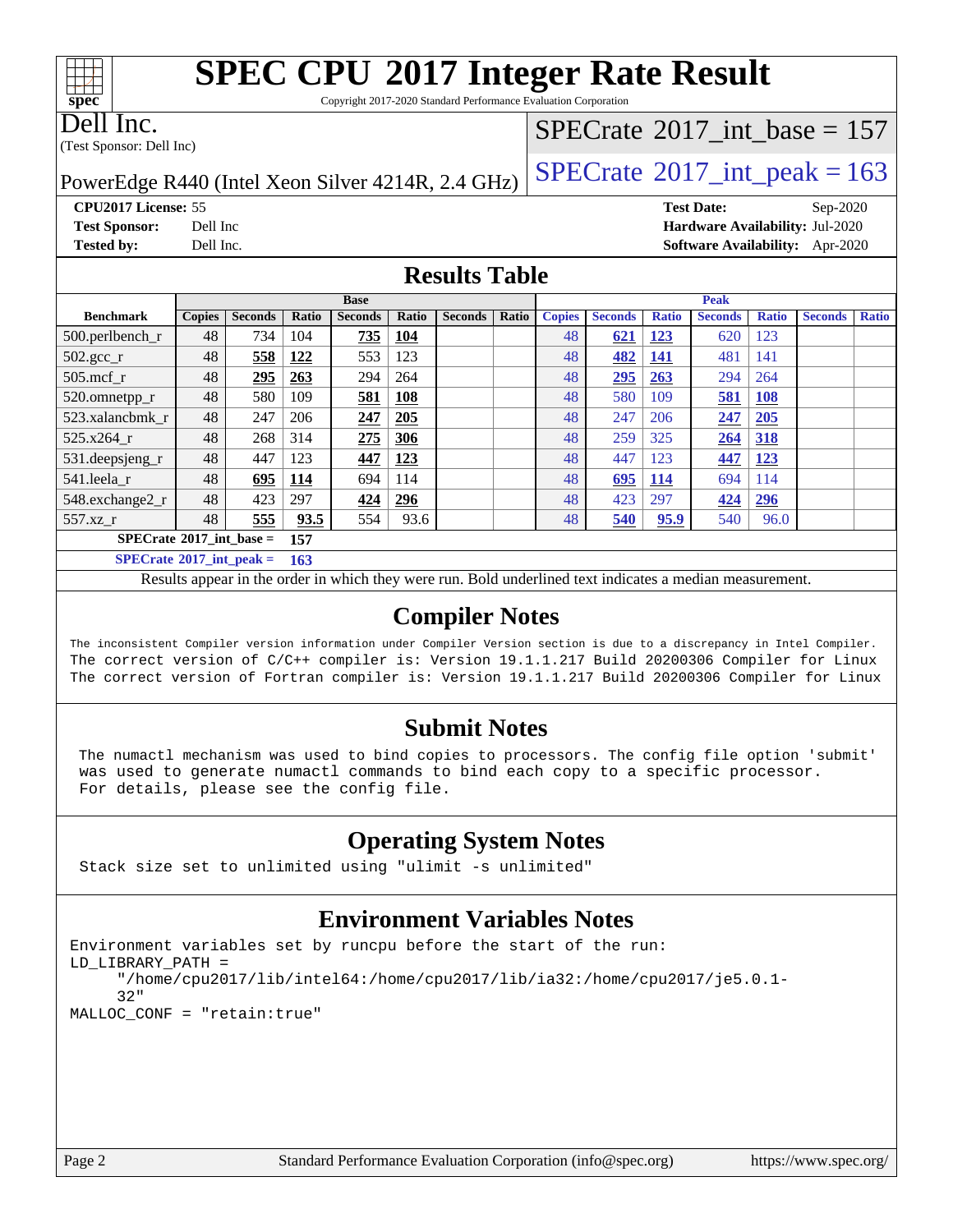#### $+\hskip -1.5pt +\hskip -1.5pt +$ **[spec](http://www.spec.org/)**

# **[SPEC CPU](http://www.spec.org/auto/cpu2017/Docs/result-fields.html#SPECCPU2017IntegerRateResult)[2017 Integer Rate Result](http://www.spec.org/auto/cpu2017/Docs/result-fields.html#SPECCPU2017IntegerRateResult)**

Copyright 2017-2020 Standard Performance Evaluation Corporation

(Test Sponsor: Dell Inc) Dell Inc.

 $SPECrate$ <sup>®</sup>[2017\\_int\\_base =](http://www.spec.org/auto/cpu2017/Docs/result-fields.html#SPECrate2017intbase) 157

**[Tested by:](http://www.spec.org/auto/cpu2017/Docs/result-fields.html#Testedby)** Dell Inc. **[Software Availability:](http://www.spec.org/auto/cpu2017/Docs/result-fields.html#SoftwareAvailability)** Apr-2020

PowerEdge R440 (Intel Xeon Silver 4214R, 2.4 GHz)  $\left|$  [SPECrate](http://www.spec.org/auto/cpu2017/Docs/result-fields.html#SPECrate2017intpeak)<sup>®</sup>[2017\\_int\\_peak = 1](http://www.spec.org/auto/cpu2017/Docs/result-fields.html#SPECrate2017intpeak)63

**[CPU2017 License:](http://www.spec.org/auto/cpu2017/Docs/result-fields.html#CPU2017License)** 55 **[Test Date:](http://www.spec.org/auto/cpu2017/Docs/result-fields.html#TestDate)** Sep-2020 **[Test Sponsor:](http://www.spec.org/auto/cpu2017/Docs/result-fields.html#TestSponsor)** Dell Inc **[Hardware Availability:](http://www.spec.org/auto/cpu2017/Docs/result-fields.html#HardwareAvailability)** Jul-2020

#### **[General Notes](http://www.spec.org/auto/cpu2017/Docs/result-fields.html#GeneralNotes)**

 Binaries compiled on a system with 1x Intel Core i9-7980XE CPU + 64GB RAM memory using Redhat Enterprise Linux 8.0 NA: The test sponsor attests, as of date of publication, that CVE-2017-5754 (Meltdown) is mitigated in the system as tested and documented. Yes: The test sponsor attests, as of date of publication, that CVE-2017-5753 (Spectre variant 1) is mitigated in the system as tested and documented. Yes: The test sponsor attests, as of date of publication, that CVE-2017-5715 (Spectre variant 2) is mitigated in the system as tested and documented. jemalloc, a general purpose malloc implementation built with the RedHat Enterprise 7.5, and the system compiler gcc 4.8.5 sources available from jemalloc.net or<https://github.com/jemalloc/jemalloc/releases> **[Platform Notes](http://www.spec.org/auto/cpu2017/Docs/result-fields.html#PlatformNotes)** BIOS settings: Virtualization Technology disabled System Profile set to Custom CPU Performance set to Maximum Performance C States set to Autonomous C1E disabled Uncore Frequency set to Dynamic Energy Efficiency Policy set to Performance Memory Patrol Scrub set to standard Logical Processor enabled CPU Interconnect Bus Link Power Management disabled PCI ASPM L1 Link Power Management disabled UPI Prefetch enabled LLC Prefetch disabled Dead Line LLC Alloc enabled Directory AtoS disabled Sysinfo program /home/cpu2017/bin/sysinfo Rev: r6365 of 2019-08-21 295195f888a3d7edb1e6e46a485a0011 running on localhost.localdomain Mon Sep 14 11:37:57 2020 SUT (System Under Test) info as seen by some common utilities. For more information on this section, see <https://www.spec.org/cpu2017/Docs/config.html#sysinfo> From /proc/cpuinfo model name : Intel(R) Xeon(R) Silver 4214R CPU @ 2.40GHz 2 "physical id"s (chips) 48 "processors" cores, siblings (Caution: counting these is hw and system dependent. The following excerpts from /proc/cpuinfo might not be reliable. Use with caution.) cpu cores : 12 **(Continued on next page)**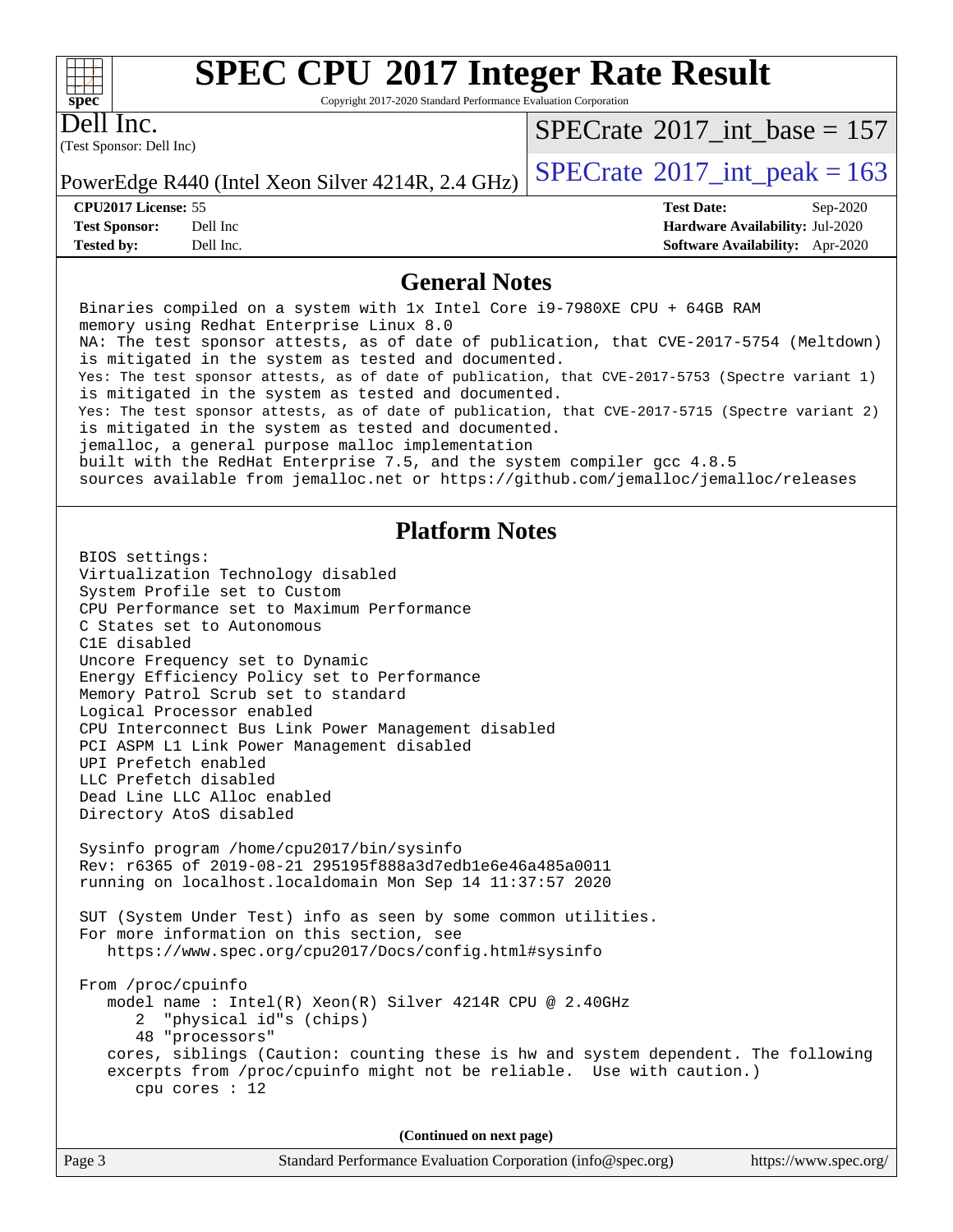#### (Test Sponsor: Dell Inc) Dell Inc. PowerEdge R440 (Intel Xeon Silver 4214R, 2.4 GHz)  $\left|$  [SPECrate](http://www.spec.org/auto/cpu2017/Docs/result-fields.html#SPECrate2017intpeak)<sup>®</sup>[2017\\_int\\_peak = 1](http://www.spec.org/auto/cpu2017/Docs/result-fields.html#SPECrate2017intpeak)63  $SPECTate$ <sup>®</sup>[2017\\_int\\_base =](http://www.spec.org/auto/cpu2017/Docs/result-fields.html#SPECrate2017intbase) 157 **[CPU2017 License:](http://www.spec.org/auto/cpu2017/Docs/result-fields.html#CPU2017License)** 55 **[Test Date:](http://www.spec.org/auto/cpu2017/Docs/result-fields.html#TestDate)** Sep-2020 **[Test Sponsor:](http://www.spec.org/auto/cpu2017/Docs/result-fields.html#TestSponsor)** Dell Inc **[Hardware Availability:](http://www.spec.org/auto/cpu2017/Docs/result-fields.html#HardwareAvailability)** Jul-2020 **[Tested by:](http://www.spec.org/auto/cpu2017/Docs/result-fields.html#Testedby)** Dell Inc. **[Software Availability:](http://www.spec.org/auto/cpu2017/Docs/result-fields.html#SoftwareAvailability)** Apr-2020 **[Platform Notes \(Continued\)](http://www.spec.org/auto/cpu2017/Docs/result-fields.html#PlatformNotes)** siblings : 24 physical 0: cores 0 1 2 3 4 5 8 9 10 11 12 13 physical 1: cores 0 1 2 3 4 5 8 9 10 11 12 13 From lscpu: Architecture: x86\_64 CPU op-mode(s): 32-bit, 64-bit Byte Order: Little Endian  $CPU(s):$  48 On-line CPU(s) list: 0-47 Thread(s) per core: 2 Core(s) per socket: 12 Socket(s): 2 NUMA node(s): 4 Vendor ID: GenuineIntel CPU family: 6 Model: 85 Model name: Intel(R) Xeon(R) Silver 4214R CPU @ 2.40GHz Stepping: 7 CPU MHz: 1351.047 CPU max MHz: 3500.0000 CPU min MHz: 1000.0000 BogoMIPS: 4800.00 Virtualization: VT-x L1d cache: 32K L1i cache: 32K L2 cache: 1024K L3 cache: 16896K NUMA node0 CPU(s): 0,4,8,12,16,20,24,28,32,36,40,44 NUMA node1 CPU(s): 1,5,9,13,17,21,25,29,33,37,41,45 NUMA node2 CPU(s): 2,6,10,14,18,22,26,30,34,38,42,46 NUMA node3 CPU(s): 3,7,11,15,19,23,27,31,35,39,43,47 Flags: fpu vme de pse tsc msr pae mce cx8 apic sep mtrr pge mca cmov pat pse36 clflush dts acpi mmx fxsr sse sse2 ss ht tm pbe syscall nx pdpe1gb rdtscp lm constant\_tsc art arch\_perfmon pebs bts rep\_good nopl xtopology nonstop\_tsc cpuid aperfmperf pni pclmulqdq dtes64 monitor ds\_cpl vmx smx est tm2 ssse3 sdbg fma cx16 xtpr pdcm pcid dca sse4\_1 sse4\_2 x2apic movbe popcnt tsc\_deadline\_timer aes xsave avx f16c rdrand lahf\_lm abm 3dnowprefetch cpuid\_fault epb cat\_l3 cdp\_l3 invpcid\_single intel\_ppin ssbd mba ibrs ibpb stibp ibrs\_enhanced tpr\_shadow vnmi flexpriority ept vpid fsgsbase tsc\_adjust bmi1 hle avx2 smep bmi2 erms invpcid rtm cqm mpx rdt\_a avx512f avx512dq rdseed adx smap clflushopt clwb intel\_pt avx512cd avx512bw avx512vl xsaveopt xsavec xgetbv1 xsaves cqm\_llc cqm\_occup\_llc cqm\_mbm\_total cqm\_mbm\_local dtherm ida arat pln pts pku ospke avx512\_vnni md\_clear flush\_l1d arch\_capabilities /proc/cpuinfo cache data cache size : 16896 KB

**[SPEC CPU](http://www.spec.org/auto/cpu2017/Docs/result-fields.html#SPECCPU2017IntegerRateResult)[2017 Integer Rate Result](http://www.spec.org/auto/cpu2017/Docs/result-fields.html#SPECCPU2017IntegerRateResult)** Copyright 2017-2020 Standard Performance Evaluation Corporation

**(Continued on next page)**

**[spec](http://www.spec.org/)**

 $+\!\!+\!\!$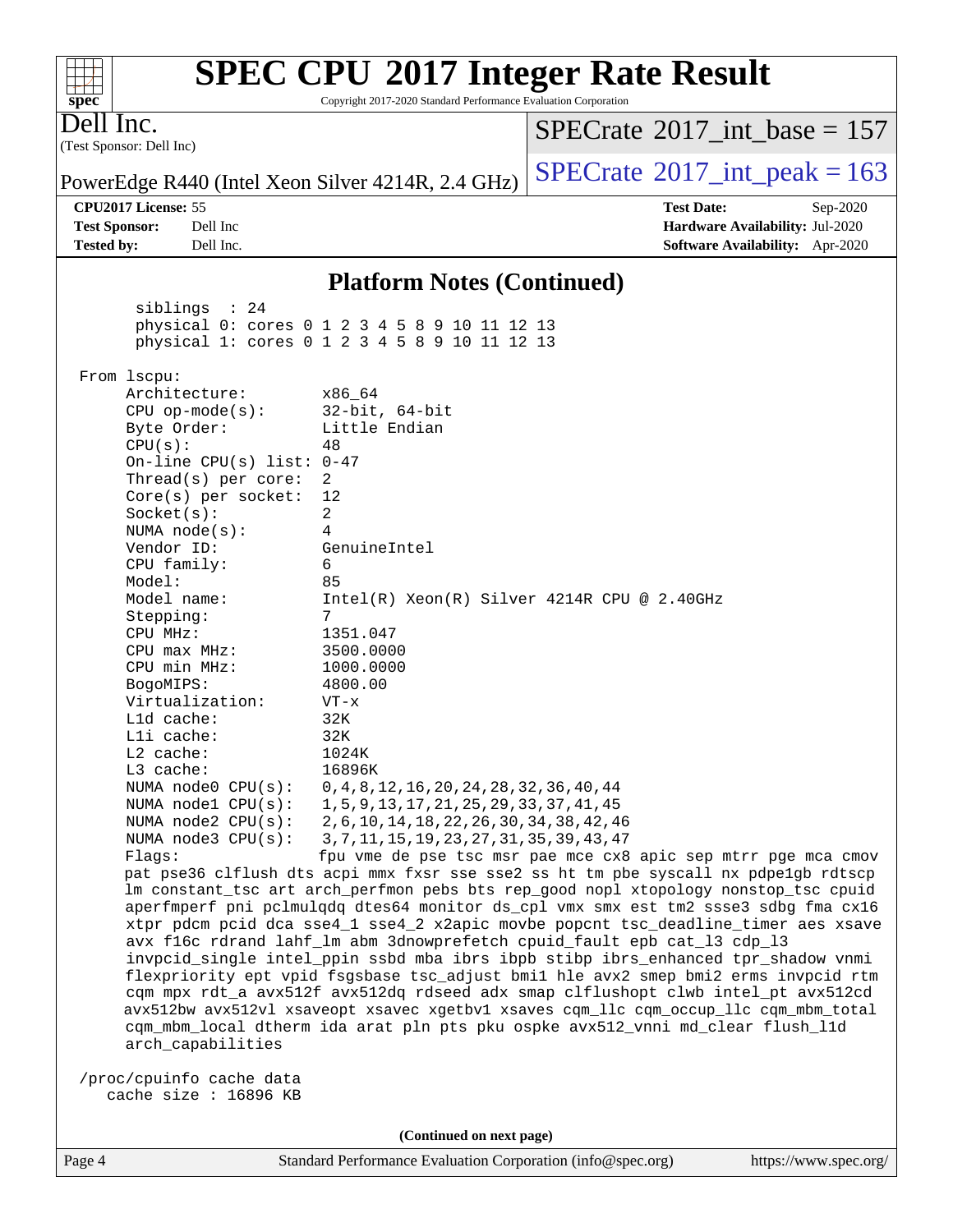#### $\pm\pm\prime$ **[spec](http://www.spec.org/)**

# **[SPEC CPU](http://www.spec.org/auto/cpu2017/Docs/result-fields.html#SPECCPU2017IntegerRateResult)[2017 Integer Rate Result](http://www.spec.org/auto/cpu2017/Docs/result-fields.html#SPECCPU2017IntegerRateResult)**

Copyright 2017-2020 Standard Performance Evaluation Corporation

(Test Sponsor: Dell Inc) Dell Inc.

 $SPECrate$ <sup>®</sup>[2017\\_int\\_base =](http://www.spec.org/auto/cpu2017/Docs/result-fields.html#SPECrate2017intbase) 157

PowerEdge R440 (Intel Xeon Silver 4214R, 2.4 GHz)  $\left|$  [SPECrate](http://www.spec.org/auto/cpu2017/Docs/result-fields.html#SPECrate2017intpeak)<sup>®</sup>[2017\\_int\\_peak = 1](http://www.spec.org/auto/cpu2017/Docs/result-fields.html#SPECrate2017intpeak)63

**[Tested by:](http://www.spec.org/auto/cpu2017/Docs/result-fields.html#Testedby)** Dell Inc. **[Software Availability:](http://www.spec.org/auto/cpu2017/Docs/result-fields.html#SoftwareAvailability)** Apr-2020

**[CPU2017 License:](http://www.spec.org/auto/cpu2017/Docs/result-fields.html#CPU2017License)** 55 **[Test Date:](http://www.spec.org/auto/cpu2017/Docs/result-fields.html#TestDate)** Sep-2020 **[Test Sponsor:](http://www.spec.org/auto/cpu2017/Docs/result-fields.html#TestSponsor)** Dell Inc **[Hardware Availability:](http://www.spec.org/auto/cpu2017/Docs/result-fields.html#HardwareAvailability)** Jul-2020

#### **[Platform Notes \(Continued\)](http://www.spec.org/auto/cpu2017/Docs/result-fields.html#PlatformNotes)**

| From numactl --hardware WARNING: a numactl 'node' might or might not correspond to a<br>physical chip.                                                                                                                                                                                                                                                                                                                                                                                                                                                  |  |  |  |
|---------------------------------------------------------------------------------------------------------------------------------------------------------------------------------------------------------------------------------------------------------------------------------------------------------------------------------------------------------------------------------------------------------------------------------------------------------------------------------------------------------------------------------------------------------|--|--|--|
| $available: 4 nodes (0-3)$                                                                                                                                                                                                                                                                                                                                                                                                                                                                                                                              |  |  |  |
| node 0 cpus: 0 4 8 12 16 20 24 28 32 36 40 44                                                                                                                                                                                                                                                                                                                                                                                                                                                                                                           |  |  |  |
| node 0 size: 95307 MB                                                                                                                                                                                                                                                                                                                                                                                                                                                                                                                                   |  |  |  |
| node 0 free: 94811 MB                                                                                                                                                                                                                                                                                                                                                                                                                                                                                                                                   |  |  |  |
| node 1 cpus: 1 5 9 13 17 21 25 29 33 37 41 45                                                                                                                                                                                                                                                                                                                                                                                                                                                                                                           |  |  |  |
| node 1 size: 96739 MB                                                                                                                                                                                                                                                                                                                                                                                                                                                                                                                                   |  |  |  |
| node 1 free: 96311 MB                                                                                                                                                                                                                                                                                                                                                                                                                                                                                                                                   |  |  |  |
| node 2 cpus: 2 6 10 14 18 22 26 30 34 38 42 46                                                                                                                                                                                                                                                                                                                                                                                                                                                                                                          |  |  |  |
| node 2 size: 96765 MB                                                                                                                                                                                                                                                                                                                                                                                                                                                                                                                                   |  |  |  |
| node 2 free: 96339 MB                                                                                                                                                                                                                                                                                                                                                                                                                                                                                                                                   |  |  |  |
| node 3 cpus: 3 7 11 15 19 23 27 31 35 39 43 47                                                                                                                                                                                                                                                                                                                                                                                                                                                                                                          |  |  |  |
| node 3 size: 96764 MB                                                                                                                                                                                                                                                                                                                                                                                                                                                                                                                                   |  |  |  |
| node 3 free: 96257 MB                                                                                                                                                                                                                                                                                                                                                                                                                                                                                                                                   |  |  |  |
| node distances:                                                                                                                                                                                                                                                                                                                                                                                                                                                                                                                                         |  |  |  |
| node 0 1 2<br>$\overline{\phantom{a}}$                                                                                                                                                                                                                                                                                                                                                                                                                                                                                                                  |  |  |  |
| 0:<br>10 21 11 21                                                                                                                                                                                                                                                                                                                                                                                                                                                                                                                                       |  |  |  |
| 21 10 21<br>1:<br>11                                                                                                                                                                                                                                                                                                                                                                                                                                                                                                                                    |  |  |  |
| 2:<br>$11$ $21$ $10$<br>-21                                                                                                                                                                                                                                                                                                                                                                                                                                                                                                                             |  |  |  |
| 3:<br>21 11 21<br>10                                                                                                                                                                                                                                                                                                                                                                                                                                                                                                                                    |  |  |  |
| MemTotal:<br>394831636 kB<br>HugePages_Total:<br>0<br>Hugepagesize: 2048 kB<br>From /etc/*release* /etc/*version*<br>os-release:<br>NAME="Red Hat Enterprise Linux"<br>VERSION="8.1 (Ootpa)"<br>ID="rhel"<br>ID LIKE="fedora"<br>VERSION_ID="8.1"<br>PLATFORM_ID="platform:el8"<br>PRETTY_NAME="Red Hat Enterprise Linux 8.1 (Ootpa)"<br>ANSI_COLOR="0;31"<br>redhat-release: Red Hat Enterprise Linux release 8.1 (Ootpa)<br>system-release: Red Hat Enterprise Linux release 8.1 (Ootpa)<br>system-release-cpe: cpe:/o:redhat:enterprise_linux:8.1:ga |  |  |  |
|                                                                                                                                                                                                                                                                                                                                                                                                                                                                                                                                                         |  |  |  |
| uname $-a$ :                                                                                                                                                                                                                                                                                                                                                                                                                                                                                                                                            |  |  |  |
| Linux localhost.localdomain 4.18.0-147.el8.x86_64 #1 SMP Thu Sep 26 15:52:44 UTC 2019<br>x86_64 x86_64 x86_64 GNU/Linux                                                                                                                                                                                                                                                                                                                                                                                                                                 |  |  |  |
| Kernel self-reported vulnerability status:                                                                                                                                                                                                                                                                                                                                                                                                                                                                                                              |  |  |  |
| (Continued on next page)                                                                                                                                                                                                                                                                                                                                                                                                                                                                                                                                |  |  |  |
| Standard Performance Evaluation Corporation (info@spec.org)<br>https://www.spec.org/<br>Page 5                                                                                                                                                                                                                                                                                                                                                                                                                                                          |  |  |  |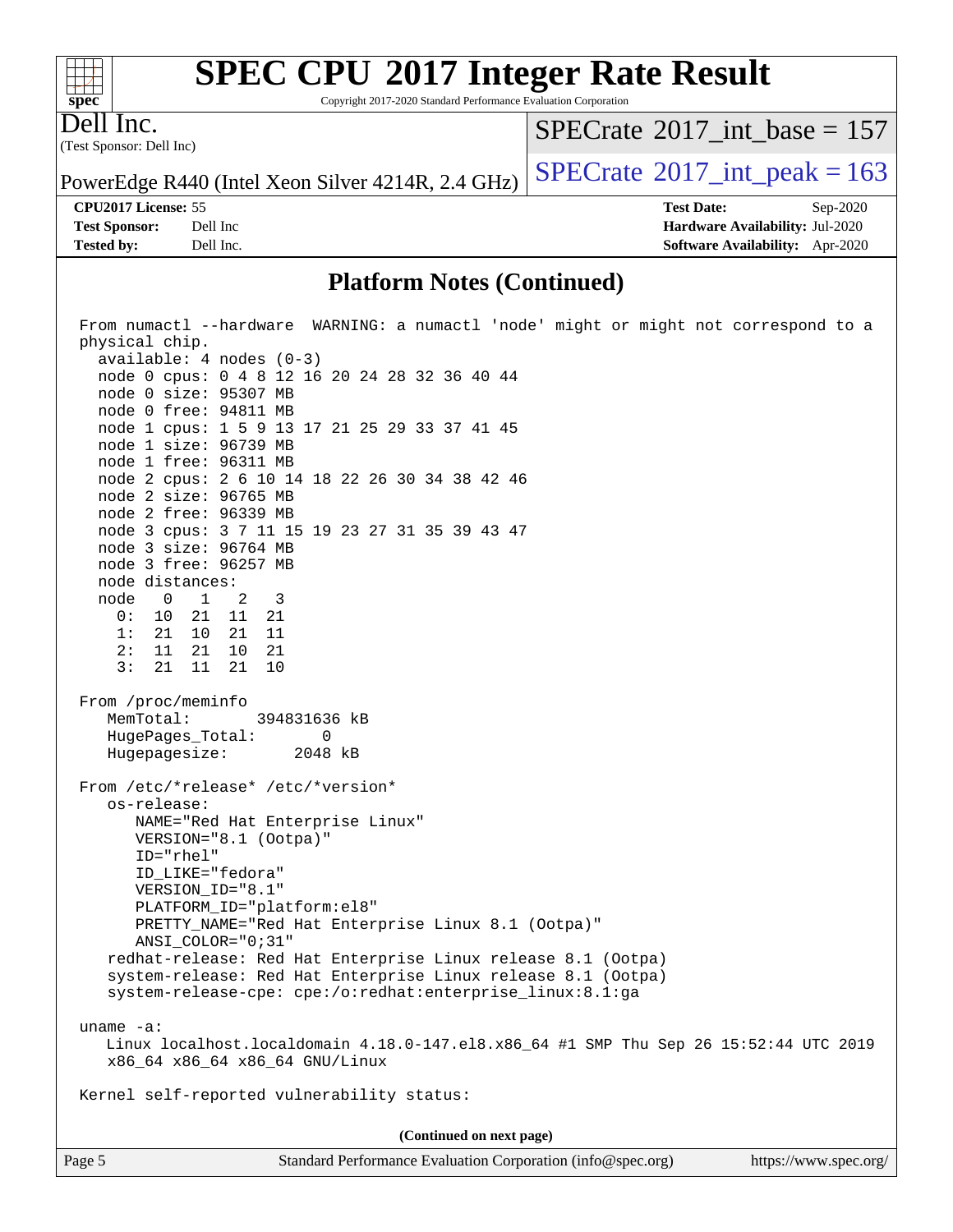#### $+\ +$ **[spec](http://www.spec.org/)**

# **[SPEC CPU](http://www.spec.org/auto/cpu2017/Docs/result-fields.html#SPECCPU2017IntegerRateResult)[2017 Integer Rate Result](http://www.spec.org/auto/cpu2017/Docs/result-fields.html#SPECCPU2017IntegerRateResult)**

Copyright 2017-2020 Standard Performance Evaluation Corporation

(Test Sponsor: Dell Inc) Dell Inc.

 $SPECrate$ <sup>®</sup>[2017\\_int\\_base =](http://www.spec.org/auto/cpu2017/Docs/result-fields.html#SPECrate2017intbase) 157

PowerEdge R440 (Intel Xeon Silver 4214R, 2.4 GHz)  $\left|$  [SPECrate](http://www.spec.org/auto/cpu2017/Docs/result-fields.html#SPECrate2017intpeak)<sup>®</sup>[2017\\_int\\_peak = 1](http://www.spec.org/auto/cpu2017/Docs/result-fields.html#SPECrate2017intpeak)63

**[CPU2017 License:](http://www.spec.org/auto/cpu2017/Docs/result-fields.html#CPU2017License)** 55 **[Test Date:](http://www.spec.org/auto/cpu2017/Docs/result-fields.html#TestDate)** Sep-2020 **[Test Sponsor:](http://www.spec.org/auto/cpu2017/Docs/result-fields.html#TestSponsor)** Dell Inc **[Hardware Availability:](http://www.spec.org/auto/cpu2017/Docs/result-fields.html#HardwareAvailability)** Jul-2020 **[Tested by:](http://www.spec.org/auto/cpu2017/Docs/result-fields.html#Testedby)** Dell Inc. **[Software Availability:](http://www.spec.org/auto/cpu2017/Docs/result-fields.html#SoftwareAvailability)** Apr-2020

#### **[Platform Notes \(Continued\)](http://www.spec.org/auto/cpu2017/Docs/result-fields.html#PlatformNotes)**

 CVE-2018-3620 (L1 Terminal Fault): Not affected Microarchitectural Data Sampling: CVE-2017-5754 (Meltdown): Not affected CVE-2018-3639 (Speculative Store Bypass): Mitigation: Speculative Store Bypass disabled via prctl and seccomp CVE-2017-5753 (Spectre variant 1): Mitigation: usercopy/swapgs barriers and \_\_user pointer sanitization CVE-2017-5715 (Spectre variant 2): Mitigation: Enhanced IBRS, IBPB: conditional, RSB filling run-level 3 Sep 14 11:33 last=5 SPEC is set to: /home/cpu2017 Filesystem Type Size Used Avail Use% Mounted on /dev/mapper/rhel-home xfs 1.7T 23G 1.7T 2% /home From /sys/devices/virtual/dmi/id BIOS: Dell Inc. 2.8.1 06/30/2020 Vendor: Dell Inc. Product: PowerEdge R440 Product Family: PowerEdge Serial: F9TD613 Additional information from dmidecode follows. WARNING: Use caution when you interpret this section. The 'dmidecode' program reads system data which is "intended to allow hardware to be accurately determined", but the intent may not be met, as there are frequent changes to hardware, firmware, and the "DMTF SMBIOS" standard. Memory: 12x 002C069D002C 36ASF4G72PZ-3G2E2 32 GB 2 rank 3200 4x Not Specified Not Specified (End of data from sysinfo program) Memory running at 2400 **[Compiler Version Notes](http://www.spec.org/auto/cpu2017/Docs/result-fields.html#CompilerVersionNotes)** ==============================================================================  $C \qquad | \quad 502.\text{gcc\_r}(\text{peak})$ ------------------------------------------------------------------------------

 Build 20200304 Copyright (C) 1985-2020 Intel Corporation. All rights reserved.

------------------------------------------------------------------------------

Intel(R) C Compiler for applications running on IA-32, Version 2021.1 NextGen

==============================================================================

**(Continued on next page)**

Page 6 Standard Performance Evaluation Corporation [\(info@spec.org\)](mailto:info@spec.org) <https://www.spec.org/>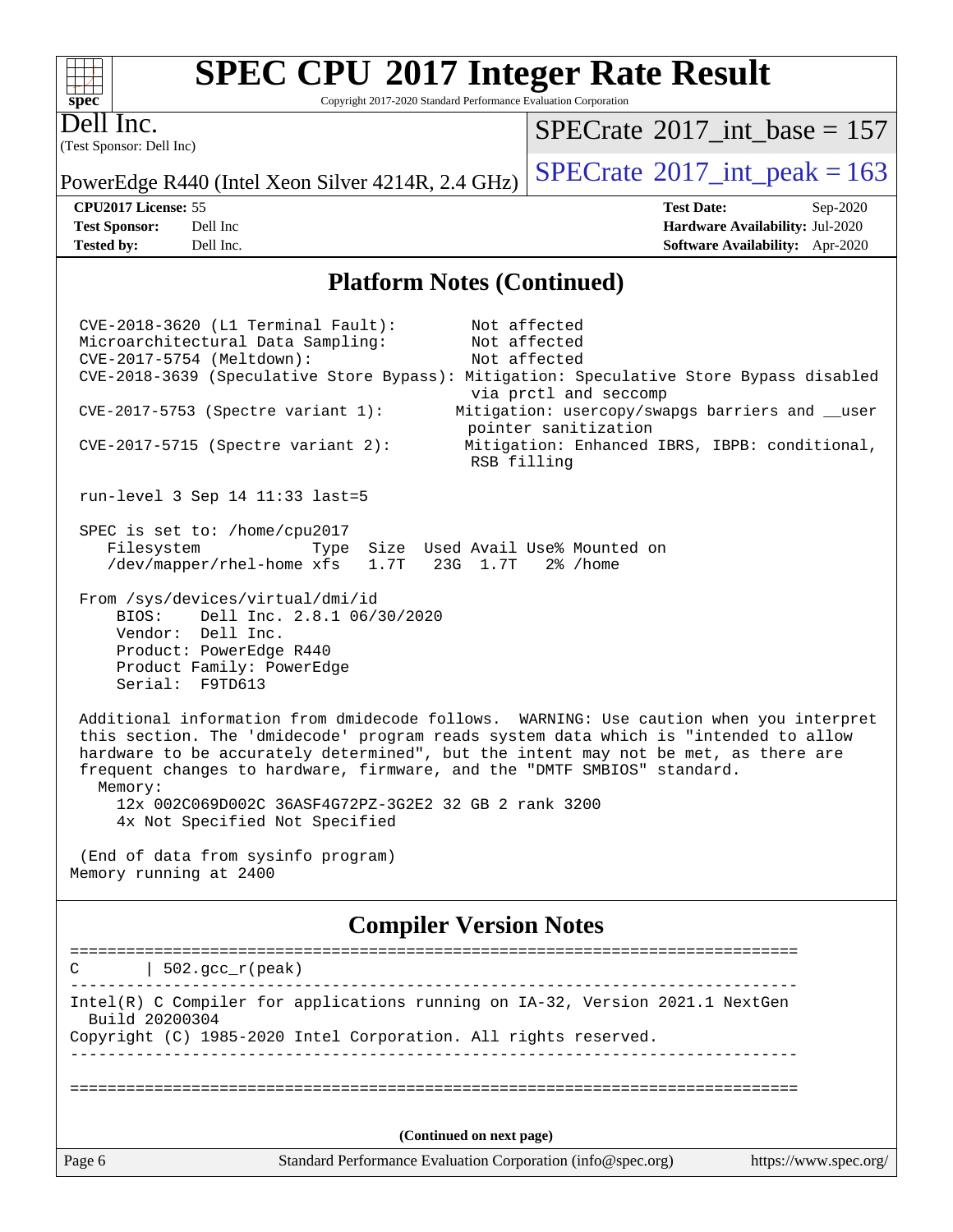# **[SPEC CPU](http://www.spec.org/auto/cpu2017/Docs/result-fields.html#SPECCPU2017IntegerRateResult)[2017 Integer Rate Result](http://www.spec.org/auto/cpu2017/Docs/result-fields.html#SPECCPU2017IntegerRateResult)**

Copyright 2017-2020 Standard Performance Evaluation Corporation

(Test Sponsor: Dell Inc) Dell Inc.

**[spec](http://www.spec.org/)**

 $+\!\!+\!\!$ 

 $SPECrate$ <sup>®</sup>[2017\\_int\\_base =](http://www.spec.org/auto/cpu2017/Docs/result-fields.html#SPECrate2017intbase) 157

PowerEdge R440 (Intel Xeon Silver 4214R, 2.4 GHz)  $\left|$  [SPECrate](http://www.spec.org/auto/cpu2017/Docs/result-fields.html#SPECrate2017intpeak)<sup>®</sup>[2017\\_int\\_peak = 1](http://www.spec.org/auto/cpu2017/Docs/result-fields.html#SPECrate2017intpeak)63

**[CPU2017 License:](http://www.spec.org/auto/cpu2017/Docs/result-fields.html#CPU2017License)** 55 **[Test Date:](http://www.spec.org/auto/cpu2017/Docs/result-fields.html#TestDate)** Sep-2020 **[Test Sponsor:](http://www.spec.org/auto/cpu2017/Docs/result-fields.html#TestSponsor)** Dell Inc **[Hardware Availability:](http://www.spec.org/auto/cpu2017/Docs/result-fields.html#HardwareAvailability)** Jul-2020 **[Tested by:](http://www.spec.org/auto/cpu2017/Docs/result-fields.html#Testedby)** Dell Inc. **[Software Availability:](http://www.spec.org/auto/cpu2017/Docs/result-fields.html#SoftwareAvailability)** Apr-2020

#### **[Compiler Version Notes \(Continued\)](http://www.spec.org/auto/cpu2017/Docs/result-fields.html#CompilerVersionNotes)**

| C      | 500.perlbench_r(base) 502.gcc_r(base) 505.mcf_r(base, peak)<br>525.x264_r(base, peak) 557.xz_r(base)                                                                             |
|--------|----------------------------------------------------------------------------------------------------------------------------------------------------------------------------------|
|        | Intel(R) C Compiler for applications running on Intel(R) $64$ , Version 2021.1<br>NextGen Build 20200304<br>Copyright (C) 1985-2020 Intel Corporation. All rights reserved.      |
|        |                                                                                                                                                                                  |
| С      | 500.perlbench_r(peak) 557.xz_r(peak)                                                                                                                                             |
|        | Intel(R) C Intel(R) 64 Compiler for applications running on Intel(R) 64,<br>Version 19.1.1.217 Build 20200306<br>Copyright (C) 1985-2020 Intel Corporation. All rights reserved. |
| C      | $\vert$ 502.gcc_r(peak)<br>-------------------------------------                                                                                                                 |
|        | Intel(R) C Compiler for applications running on IA-32, Version 2021.1 NextGen<br>Build 20200304<br>Copyright (C) 1985-2020 Intel Corporation. All rights reserved.               |
|        |                                                                                                                                                                                  |
| С      | 500.perlbench_r(base) 502.gcc_r(base) 505.mcf_r(base, peak)<br>$525.x264_r(base, peak) 557.xz_r(base)$                                                                           |
|        | Intel(R) C Compiler for applications running on $Intel(R)$ 64, Version 2021.1<br>NextGen Build 20200304<br>Copyright (C) 1985-2020 Intel Corporation. All rights reserved.       |
| C      | $500.perlbench_r(peak) 557. xz_r(peak)$                                                                                                                                          |
|        | Intel(R) C Intel(R) 64 Compiler for applications running on Intel(R) 64,<br>Version 19.1.1.217 Build 20200306<br>Copyright (C) 1985-2020 Intel Corporation. All rights reserved. |
| C      | $502.\text{qcc r (peak)}$                                                                                                                                                        |
|        | Intel(R) C Compiler for applications running on IA-32, Version 2021.1 NextGen<br>Build 20200304<br>Copyright (C) 1985-2020 Intel Corporation. All rights reserved.               |
|        | (Continued on next page)                                                                                                                                                         |
| Page 7 | Standard Performance Evaluation Corporation (info@spec.org)<br>https://www.spec.org/                                                                                             |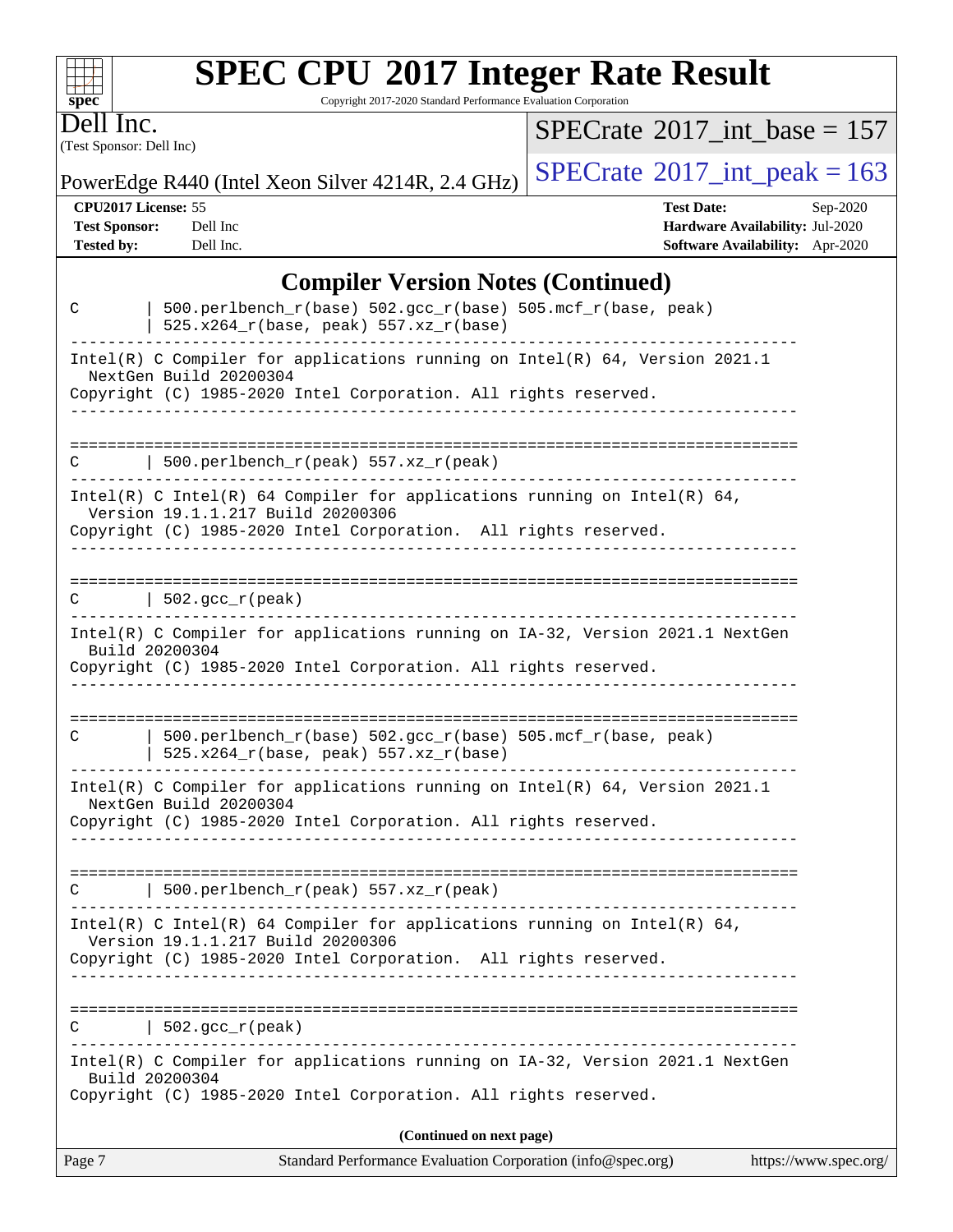| <b>SPEC CPU®2017 Integer Rate Result</b><br>Copyright 2017-2020 Standard Performance Evaluation Corporation<br>$spec^*$                                                                  |                                                                                                     |  |  |  |  |
|------------------------------------------------------------------------------------------------------------------------------------------------------------------------------------------|-----------------------------------------------------------------------------------------------------|--|--|--|--|
| Dell Inc.<br>(Test Sponsor: Dell Inc)                                                                                                                                                    | $SPECrate^{\circledast}2017$ int base = 157                                                         |  |  |  |  |
| PowerEdge R440 (Intel Xeon Silver 4214R, 2.4 GHz)                                                                                                                                        | $SPECTate$ <sup>®</sup> 2017_int_peak = 163                                                         |  |  |  |  |
| CPU2017 License: 55<br><b>Test Sponsor:</b><br>Dell Inc<br><b>Tested by:</b><br>Dell Inc.                                                                                                | <b>Test Date:</b><br>Sep-2020<br>Hardware Availability: Jul-2020<br>Software Availability: Apr-2020 |  |  |  |  |
| <b>Compiler Version Notes (Continued)</b>                                                                                                                                                |                                                                                                     |  |  |  |  |
| 500.perlbench_r(base) 502.gcc_r(base) 505.mcf_r(base, peak)<br>C<br>525.x264_r(base, peak) 557.xz_r(base)<br>Intel(R) C Compiler for applications running on Intel(R) 64, Version 2021.1 |                                                                                                     |  |  |  |  |
| NextGen Build 20200304<br>Copyright (C) 1985-2020 Intel Corporation. All rights reserved.                                                                                                |                                                                                                     |  |  |  |  |
| $500.perlbench_r(peak) 557. xz_r(peak)$                                                                                                                                                  |                                                                                                     |  |  |  |  |
| Intel(R) C Intel(R) 64 Compiler for applications running on Intel(R) 64,<br>Version 19.1.1.217 Build 20200306<br>Copyright (C) 1985-2020 Intel Corporation. All rights reserved.         |                                                                                                     |  |  |  |  |
| $C++$<br>520.omnetpp_r(base, peak) 523.xalancbmk_r(base, peak)<br>531.deepsjeng_r(base, peak) 541.leela_r(base, peak)                                                                    |                                                                                                     |  |  |  |  |
| Intel(R) C++ Compiler for applications running on Intel(R) 64, Version 2021.1<br>NextGen Build 20200304<br>Copyright (C) 1985-2020 Intel Corporation. All rights reserved.               |                                                                                                     |  |  |  |  |
| Fortran   $548$ . exchange $2r$ (base, peak)                                                                                                                                             |                                                                                                     |  |  |  |  |
| $Intel(R)$ Fortran Intel(R) 64 Compiler for applications running on Intel(R)<br>64, Version 19.1.1.217 Build 20200306<br>Copyright (C) 1985-2020 Intel Corporation. All rights reserved. |                                                                                                     |  |  |  |  |
| <b>Base Compiler Invocation</b><br>C benchmarks:                                                                                                                                         |                                                                                                     |  |  |  |  |
| icc                                                                                                                                                                                      |                                                                                                     |  |  |  |  |
| $C_{++}$ benchmarks:<br>icpc                                                                                                                                                             |                                                                                                     |  |  |  |  |
| Fortran benchmarks:<br>ifort                                                                                                                                                             |                                                                                                     |  |  |  |  |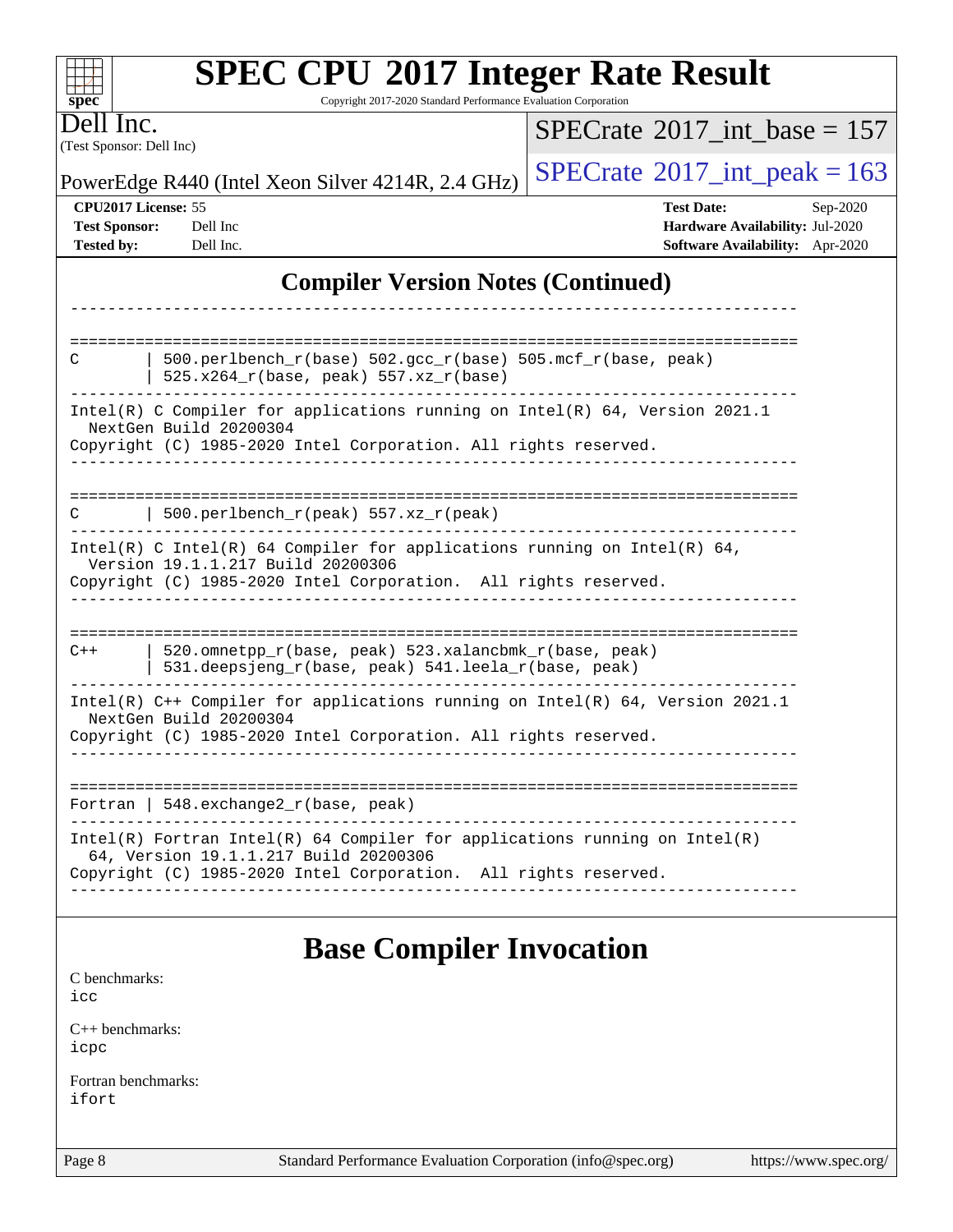#### $+\ +$ **[spec](http://www.spec.org/)**

# **[SPEC CPU](http://www.spec.org/auto/cpu2017/Docs/result-fields.html#SPECCPU2017IntegerRateResult)[2017 Integer Rate Result](http://www.spec.org/auto/cpu2017/Docs/result-fields.html#SPECCPU2017IntegerRateResult)**

Copyright 2017-2020 Standard Performance Evaluation Corporation

(Test Sponsor: Dell Inc) Dell Inc.

 $SPECTate$ <sup>®</sup>[2017\\_int\\_base =](http://www.spec.org/auto/cpu2017/Docs/result-fields.html#SPECrate2017intbase) 157

PowerEdge R440 (Intel Xeon Silver 4214R, 2.4 GHz)  $\left|$  [SPECrate](http://www.spec.org/auto/cpu2017/Docs/result-fields.html#SPECrate2017intpeak)<sup>®</sup>[2017\\_int\\_peak = 1](http://www.spec.org/auto/cpu2017/Docs/result-fields.html#SPECrate2017intpeak)63

**[CPU2017 License:](http://www.spec.org/auto/cpu2017/Docs/result-fields.html#CPU2017License)** 55 **[Test Date:](http://www.spec.org/auto/cpu2017/Docs/result-fields.html#TestDate)** Sep-2020 **[Test Sponsor:](http://www.spec.org/auto/cpu2017/Docs/result-fields.html#TestSponsor)** Dell Inc **[Hardware Availability:](http://www.spec.org/auto/cpu2017/Docs/result-fields.html#HardwareAvailability)** Jul-2020 **[Tested by:](http://www.spec.org/auto/cpu2017/Docs/result-fields.html#Testedby)** Dell Inc. **[Software Availability:](http://www.spec.org/auto/cpu2017/Docs/result-fields.html#SoftwareAvailability)** Apr-2020

# **[Base Portability Flags](http://www.spec.org/auto/cpu2017/Docs/result-fields.html#BasePortabilityFlags)**

 500.perlbench\_r: [-DSPEC\\_LP64](http://www.spec.org/cpu2017/results/res2020q4/cpu2017-20200928-24075.flags.html#b500.perlbench_r_basePORTABILITY_DSPEC_LP64) [-DSPEC\\_LINUX\\_X64](http://www.spec.org/cpu2017/results/res2020q4/cpu2017-20200928-24075.flags.html#b500.perlbench_r_baseCPORTABILITY_DSPEC_LINUX_X64) 502.gcc\_r: [-DSPEC\\_LP64](http://www.spec.org/cpu2017/results/res2020q4/cpu2017-20200928-24075.flags.html#suite_basePORTABILITY502_gcc_r_DSPEC_LP64) 505.mcf\_r: [-DSPEC\\_LP64](http://www.spec.org/cpu2017/results/res2020q4/cpu2017-20200928-24075.flags.html#suite_basePORTABILITY505_mcf_r_DSPEC_LP64) 520.omnetpp\_r: [-DSPEC\\_LP64](http://www.spec.org/cpu2017/results/res2020q4/cpu2017-20200928-24075.flags.html#suite_basePORTABILITY520_omnetpp_r_DSPEC_LP64) 523.xalancbmk\_r: [-DSPEC\\_LP64](http://www.spec.org/cpu2017/results/res2020q4/cpu2017-20200928-24075.flags.html#suite_basePORTABILITY523_xalancbmk_r_DSPEC_LP64) [-DSPEC\\_LINUX](http://www.spec.org/cpu2017/results/res2020q4/cpu2017-20200928-24075.flags.html#b523.xalancbmk_r_baseCXXPORTABILITY_DSPEC_LINUX) 525.x264\_r: [-DSPEC\\_LP64](http://www.spec.org/cpu2017/results/res2020q4/cpu2017-20200928-24075.flags.html#suite_basePORTABILITY525_x264_r_DSPEC_LP64) 531.deepsjeng\_r: [-DSPEC\\_LP64](http://www.spec.org/cpu2017/results/res2020q4/cpu2017-20200928-24075.flags.html#suite_basePORTABILITY531_deepsjeng_r_DSPEC_LP64) 541.leela\_r: [-DSPEC\\_LP64](http://www.spec.org/cpu2017/results/res2020q4/cpu2017-20200928-24075.flags.html#suite_basePORTABILITY541_leela_r_DSPEC_LP64) 548.exchange2\_r: [-DSPEC\\_LP64](http://www.spec.org/cpu2017/results/res2020q4/cpu2017-20200928-24075.flags.html#suite_basePORTABILITY548_exchange2_r_DSPEC_LP64) 557.xz\_r: [-DSPEC\\_LP64](http://www.spec.org/cpu2017/results/res2020q4/cpu2017-20200928-24075.flags.html#suite_basePORTABILITY557_xz_r_DSPEC_LP64)

# **[Base Optimization Flags](http://www.spec.org/auto/cpu2017/Docs/result-fields.html#BaseOptimizationFlags)**

#### [C benchmarks](http://www.spec.org/auto/cpu2017/Docs/result-fields.html#Cbenchmarks):

```
-m64 -qnextgen -std=c11
-Wl,-plugin-opt=-x86-branches-within-32B-boundaries -Wl,-z,muldefs
-xCORE-AVX2 -O3 -ffast-math -flto -mfpmath=sse -funroll-loops
-fuse-ld=gold -qopt-mem-layout-trans=4
-L/usr/local/IntelCompiler19/compilers_and_libraries_2020.1.217/linux/compiler/lib/intel64_lin
-lqkmalloc
```
#### [C++ benchmarks](http://www.spec.org/auto/cpu2017/Docs/result-fields.html#CXXbenchmarks):

```
-m64 -qnextgen -Wl,-plugin-opt=-x86-branches-within-32B-boundaries
-Wl,-z,muldefs -xCORE-AVX2 -O3 -ffast-math -flto -mfpmath=sse
-funroll-loops -fuse-ld=gold -qopt-mem-layout-trans=4
-L/usr/local/IntelCompiler19/compilers_and_libraries_2020.1.217/linux/compiler/lib/intel64_lin
-lqkmalloc
```
#### [Fortran benchmarks:](http://www.spec.org/auto/cpu2017/Docs/result-fields.html#Fortranbenchmarks)

```
-m64 -Wl,-plugin-opt=-x86-branches-within-32B-boundaries -Wl,-z,muldefs
-xCORE-AVX2 -O3 -ipo -no-prec-div -qopt-mem-layout-trans=4
-nostandard-realloc-lhs -align array32byte -auto
-mbranches-within-32B-boundaries
-L/usr/local/IntelCompiler19/compilers_and_libraries_2020.1.217/linux/compiler/lib/intel64_lin
-lqkmalloc
```
# **[Peak Compiler Invocation](http://www.spec.org/auto/cpu2017/Docs/result-fields.html#PeakCompilerInvocation)**

[C benchmarks](http://www.spec.org/auto/cpu2017/Docs/result-fields.html#Cbenchmarks): [icc](http://www.spec.org/cpu2017/results/res2020q4/cpu2017-20200928-24075.flags.html#user_CCpeak_intel_icc_66fc1ee009f7361af1fbd72ca7dcefbb700085f36577c54f309893dd4ec40d12360134090235512931783d35fd58c0460139e722d5067c5574d8eaf2b3e37e92)

**(Continued on next page)**

Page 9 Standard Performance Evaluation Corporation [\(info@spec.org\)](mailto:info@spec.org) <https://www.spec.org/>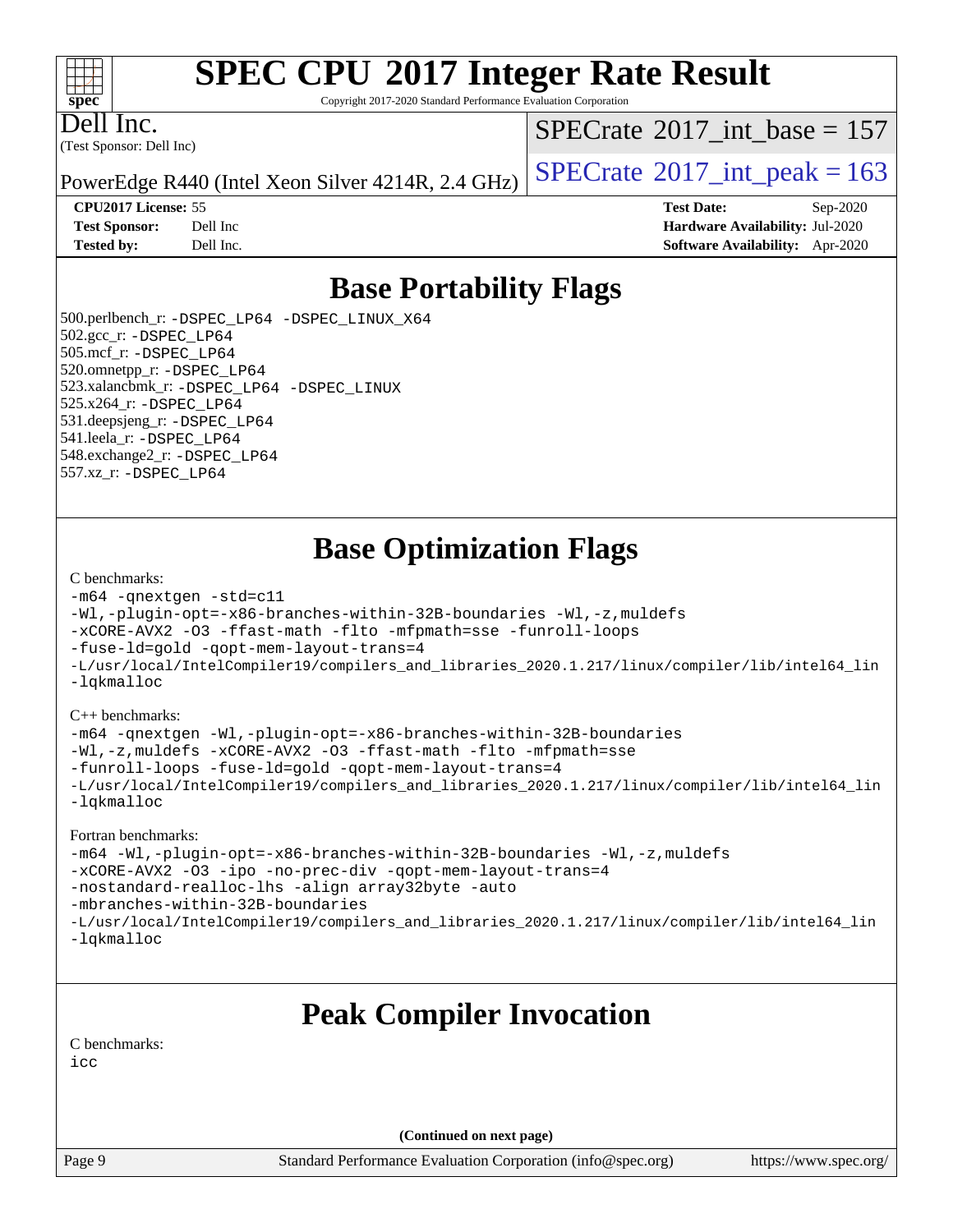# **[SPEC CPU](http://www.spec.org/auto/cpu2017/Docs/result-fields.html#SPECCPU2017IntegerRateResult)[2017 Integer Rate Result](http://www.spec.org/auto/cpu2017/Docs/result-fields.html#SPECCPU2017IntegerRateResult)**

Copyright 2017-2020 Standard Performance Evaluation Corporation

Dell Inc.

**[spec](http://www.spec.org/)**

 $+\ +$ 

(Test Sponsor: Dell Inc)

 $SPECTate$ <sup>®</sup>[2017\\_int\\_base =](http://www.spec.org/auto/cpu2017/Docs/result-fields.html#SPECrate2017intbase) 157

PowerEdge R440 (Intel Xeon Silver 4214R, 2.4 GHz)  $\left|$  [SPECrate](http://www.spec.org/auto/cpu2017/Docs/result-fields.html#SPECrate2017intpeak)<sup>®</sup>[2017\\_int\\_peak = 1](http://www.spec.org/auto/cpu2017/Docs/result-fields.html#SPECrate2017intpeak)63

**[CPU2017 License:](http://www.spec.org/auto/cpu2017/Docs/result-fields.html#CPU2017License)** 55 **[Test Date:](http://www.spec.org/auto/cpu2017/Docs/result-fields.html#TestDate)** Sep-2020 **[Test Sponsor:](http://www.spec.org/auto/cpu2017/Docs/result-fields.html#TestSponsor)** Dell Inc **[Hardware Availability:](http://www.spec.org/auto/cpu2017/Docs/result-fields.html#HardwareAvailability)** Jul-2020 **[Tested by:](http://www.spec.org/auto/cpu2017/Docs/result-fields.html#Testedby)** Dell Inc. **[Software Availability:](http://www.spec.org/auto/cpu2017/Docs/result-fields.html#SoftwareAvailability)** Apr-2020

# **[Peak Compiler Invocation \(Continued\)](http://www.spec.org/auto/cpu2017/Docs/result-fields.html#PeakCompilerInvocation)**

[C++ benchmarks:](http://www.spec.org/auto/cpu2017/Docs/result-fields.html#CXXbenchmarks) [icpc](http://www.spec.org/cpu2017/results/res2020q4/cpu2017-20200928-24075.flags.html#user_CXXpeak_intel_icpc_c510b6838c7f56d33e37e94d029a35b4a7bccf4766a728ee175e80a419847e808290a9b78be685c44ab727ea267ec2f070ec5dc83b407c0218cded6866a35d07)

[Fortran benchmarks](http://www.spec.org/auto/cpu2017/Docs/result-fields.html#Fortranbenchmarks): [ifort](http://www.spec.org/cpu2017/results/res2020q4/cpu2017-20200928-24075.flags.html#user_FCpeak_intel_ifort_8111460550e3ca792625aed983ce982f94888b8b503583aa7ba2b8303487b4d8a21a13e7191a45c5fd58ff318f48f9492884d4413fa793fd88dd292cad7027ca)

## **[Peak Portability Flags](http://www.spec.org/auto/cpu2017/Docs/result-fields.html#PeakPortabilityFlags)**

 500.perlbench\_r: [-DSPEC\\_LP64](http://www.spec.org/cpu2017/results/res2020q4/cpu2017-20200928-24075.flags.html#b500.perlbench_r_peakPORTABILITY_DSPEC_LP64) [-DSPEC\\_LINUX\\_X64](http://www.spec.org/cpu2017/results/res2020q4/cpu2017-20200928-24075.flags.html#b500.perlbench_r_peakCPORTABILITY_DSPEC_LINUX_X64) 502.gcc\_r: [-D\\_FILE\\_OFFSET\\_BITS=64](http://www.spec.org/cpu2017/results/res2020q4/cpu2017-20200928-24075.flags.html#user_peakPORTABILITY502_gcc_r_file_offset_bits_64_5ae949a99b284ddf4e95728d47cb0843d81b2eb0e18bdfe74bbf0f61d0b064f4bda2f10ea5eb90e1dcab0e84dbc592acfc5018bc955c18609f94ddb8d550002c) 505.mcf\_r: [-DSPEC\\_LP64](http://www.spec.org/cpu2017/results/res2020q4/cpu2017-20200928-24075.flags.html#suite_peakPORTABILITY505_mcf_r_DSPEC_LP64) 520.omnetpp\_r: [-DSPEC\\_LP64](http://www.spec.org/cpu2017/results/res2020q4/cpu2017-20200928-24075.flags.html#suite_peakPORTABILITY520_omnetpp_r_DSPEC_LP64) 523.xalancbmk\_r: [-DSPEC\\_LP64](http://www.spec.org/cpu2017/results/res2020q4/cpu2017-20200928-24075.flags.html#suite_peakPORTABILITY523_xalancbmk_r_DSPEC_LP64) [-DSPEC\\_LINUX](http://www.spec.org/cpu2017/results/res2020q4/cpu2017-20200928-24075.flags.html#b523.xalancbmk_r_peakCXXPORTABILITY_DSPEC_LINUX) 525.x264\_r: [-DSPEC\\_LP64](http://www.spec.org/cpu2017/results/res2020q4/cpu2017-20200928-24075.flags.html#suite_peakPORTABILITY525_x264_r_DSPEC_LP64) 531.deepsjeng\_r: [-DSPEC\\_LP64](http://www.spec.org/cpu2017/results/res2020q4/cpu2017-20200928-24075.flags.html#suite_peakPORTABILITY531_deepsjeng_r_DSPEC_LP64) 541.leela\_r: [-DSPEC\\_LP64](http://www.spec.org/cpu2017/results/res2020q4/cpu2017-20200928-24075.flags.html#suite_peakPORTABILITY541_leela_r_DSPEC_LP64) 548.exchange2\_r: [-DSPEC\\_LP64](http://www.spec.org/cpu2017/results/res2020q4/cpu2017-20200928-24075.flags.html#suite_peakPORTABILITY548_exchange2_r_DSPEC_LP64) 557.xz\_r: [-DSPEC\\_LP64](http://www.spec.org/cpu2017/results/res2020q4/cpu2017-20200928-24075.flags.html#suite_peakPORTABILITY557_xz_r_DSPEC_LP64)

# **[Peak Optimization Flags](http://www.spec.org/auto/cpu2017/Docs/result-fields.html#PeakOptimizationFlags)**

[C benchmarks](http://www.spec.org/auto/cpu2017/Docs/result-fields.html#Cbenchmarks):

```
 500.perlbench_r: -Wl,-z,muldefs -prof-gen(pass 1) -prof-use(pass 2)
-xCORE-AVX2 -ipo -O3 -no-prec-div
-qopt-mem-layout-trans=4 -fno-strict-overflow
-mbranches-within-32B-boundaries
-L/usr/local/IntelCompiler19/compilers_and_libraries_2020.1.217/linux/compiler/lib/intel64_lin
-lqkmalloc
 502.gcc_r: -m32
-L/usr/local/IntelCompiler19/compilers_and_libraries_2020.1.217/linux/compiler/lib/ia32_lin
-std=gnu89
-Wl,-plugin-opt=-x86-branches-within-32B-boundaries
-Wl,-z,muldefs -fprofile-generate(pass 1)
-fprofile-use=default.profdata(pass 2) -xCORE-AVX2 -flto
-Ofast(pass 1) -O3 -ffast-math -qnextgen -fuse-ld=gold
-qopt-mem-layout-trans=4 -L/usr/local/jemalloc32-5.0.1/lib
-ljemalloc
 505.mcf_r: basepeak = yes
                                      (Continued on next page)
```